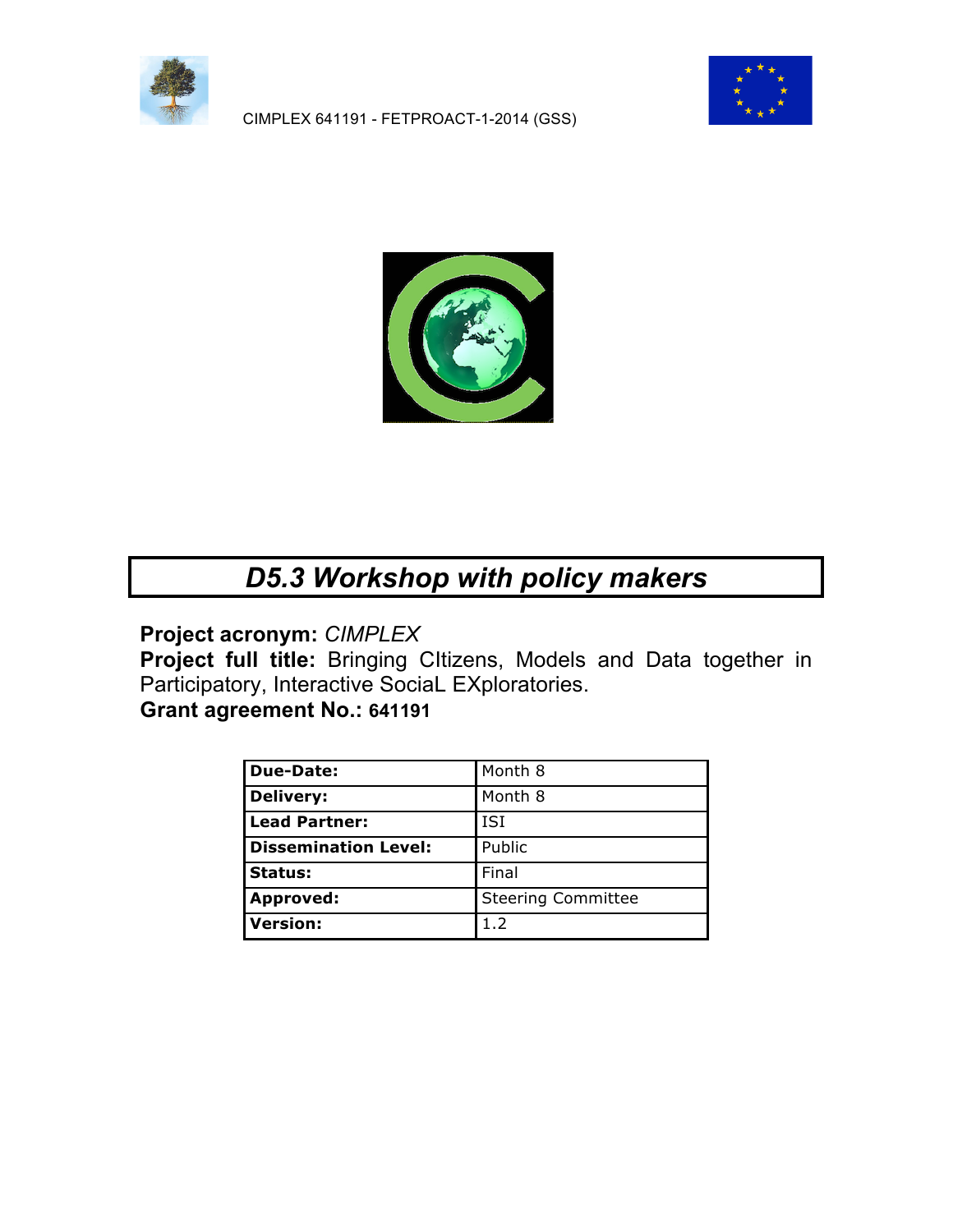### **DISCLAIMER**

This document contains material, which is the copyright of *CIMPLEX* Consortium parties, and no copying or distributing, in any form or by any means, is allowed without the prior written agreement of the owner of the property rights. The commercial use of any information contained in this document may require a license from the proprietor of that information.

Neither the *CIMPLEX* Consortium as a whole, nor a certain party of the *CIMPLEX* Consortium warrant that the information contained in this document is suitable for use, nor that the use of the information is free from risk, and accepts no liability for loss or damage suffered by any person using this information.

This document reflects only the authors' view. The European Community is not liable for any use that may be made of the information contained herein.

### **DOCUMENT INFO**

#### **0.1 Authors**

| Authors          | Institution | e-mail                  |
|------------------|-------------|-------------------------|
| Daniela Paolotti | ISI         | daniela.paolotti@isi.it |

#### **0.2 Document History**

| <b>Date</b> | <b>Version</b>           | <b>Editor</b> | Change            | <b>Status</b> |
|-------------|--------------------------|---------------|-------------------|---------------|
| 20.09.2015  | 1.0                      | DP            | initial form      | <b>Draft</b>  |
| 23.09.2015  |                          | GK            | editorial changes | <b>Draft</b>  |
| 23.09.2015  | $\overline{\phantom{a}}$ | GK            | final editing     | Final         |

**DP = Daniela Paolotti (ISI) GK= George Kampis (DFKI)**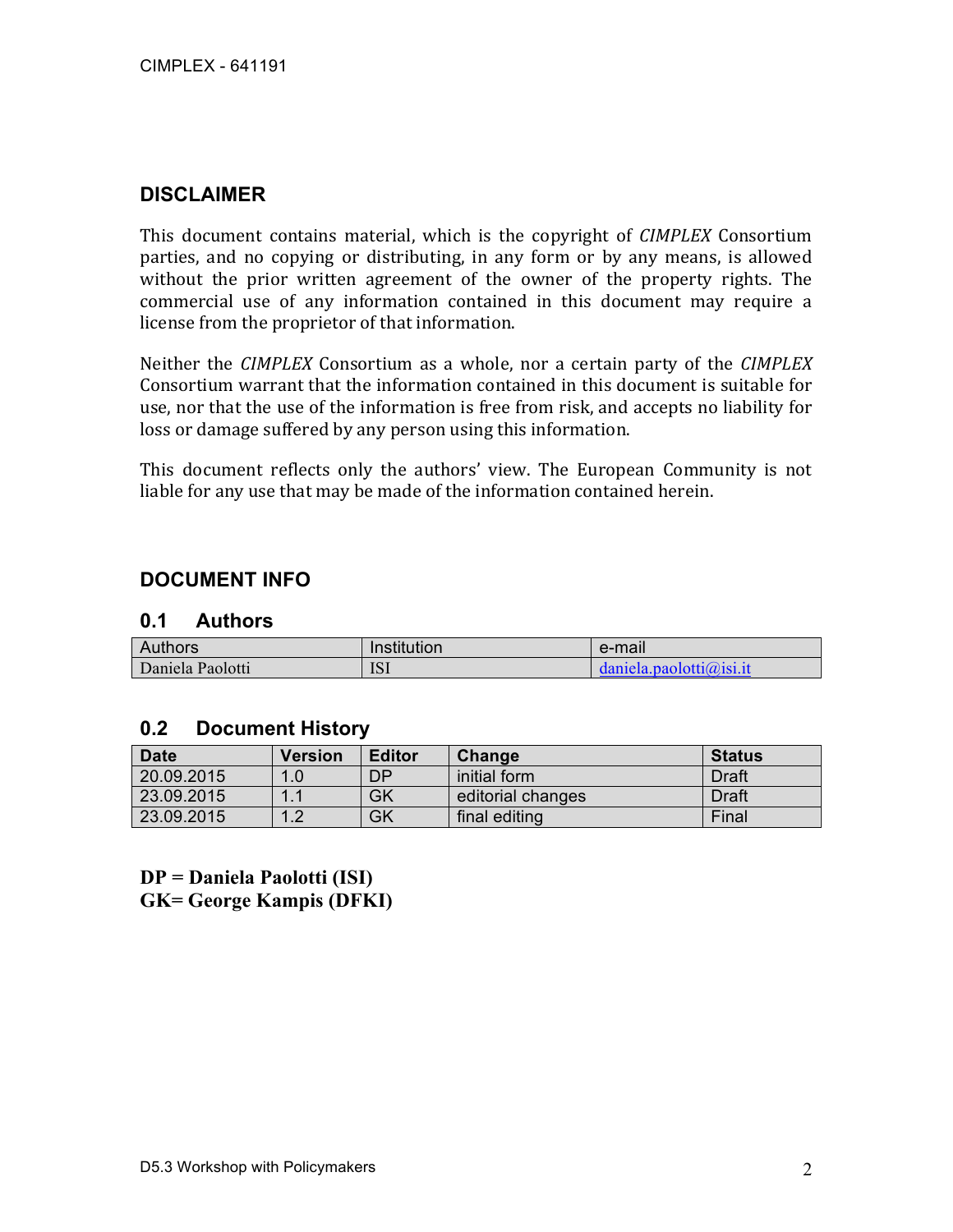### **Table of Contents**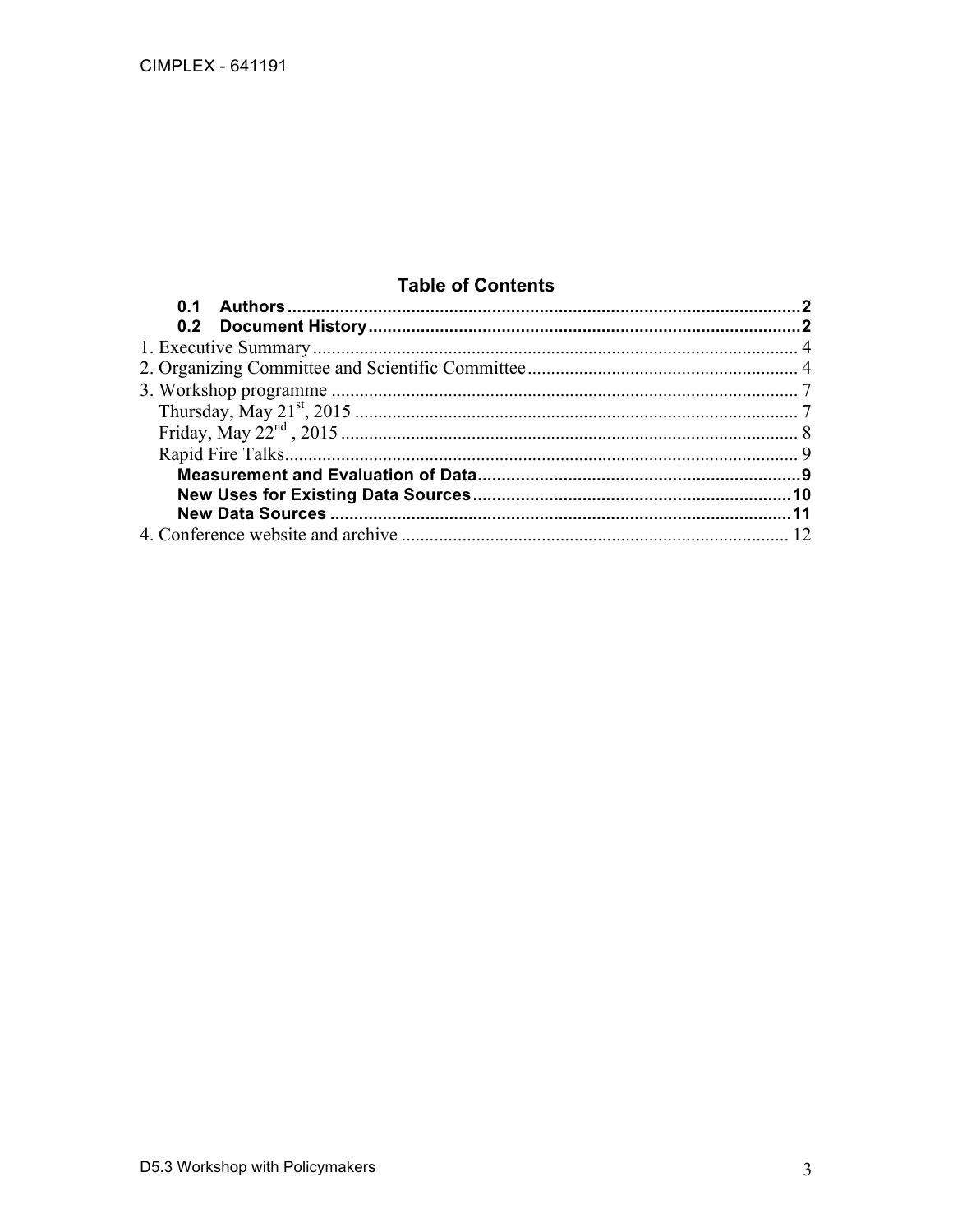## **1. Executive Summary**

In May 2015, a public workshop with policy makers has been held in Florence. The workshop was part of the Digital Disease Detection conference organized by ISI Foundation, Healthmap and Skoll Global Threats Fund. Its aim was to leverage our contacts to inform policy makers Europe wide and involve them in the evaluation of initial concepts.

The Digital Disease Detection conference goal was to connect innovators in health and new technologies with representatives from the scientific community and governmental agencies.

Indeed, disease and outbreak data is now disseminated not only through formal online announcements by government agencies, but also through other informal digital channels such as social networking sites, blogs, chat rooms, Web searches, local news media, crowdsourcing platforms. These informal data streams have been credited with decreasing the time between an outbreak and formal recognition of an outbreak, allowing for an expedited response to the public health threat. These online sources create an image of global public health that is fundamentally different from the one produced by traditional public health surveillance infrastructure. As these sources become more widely used and relied upon, it is imperative that health professionals collaborate to demonstrate and improve the effectiveness of these sources.

The conference has benefited from existing collaborations with a number of national and international agencies such as the WHO Collaborating Center for Complexity in Health systems (www.cs4hs.org), the Joint Research Centre of the European Commission, the Center for Disease Control and Prevention in the US, The European Center for Disease Control, the INSERM in France, the Robert Koch Institut in Germany, Public Health England in the UK, the Statens Serum Institut in Denmark, the Istituto Superiore di Sanità in Italy, the Boston Children's Hospital, the European Medicines Agency, the Chicago Department of Public Health. It was the optimal occasion to evaluate the adequacy of the technological tools being developed by the Cimplex project and presented at DDD to meet the needs of public health officials in terms of timing, data accessibility and intelligibility.

## **2. Organizing Committee and Scientific Committee**

#### **Organizers**

John Brownstein HealthMap - Boston Children's Hospital

Ciro Cattuto ISI Foundation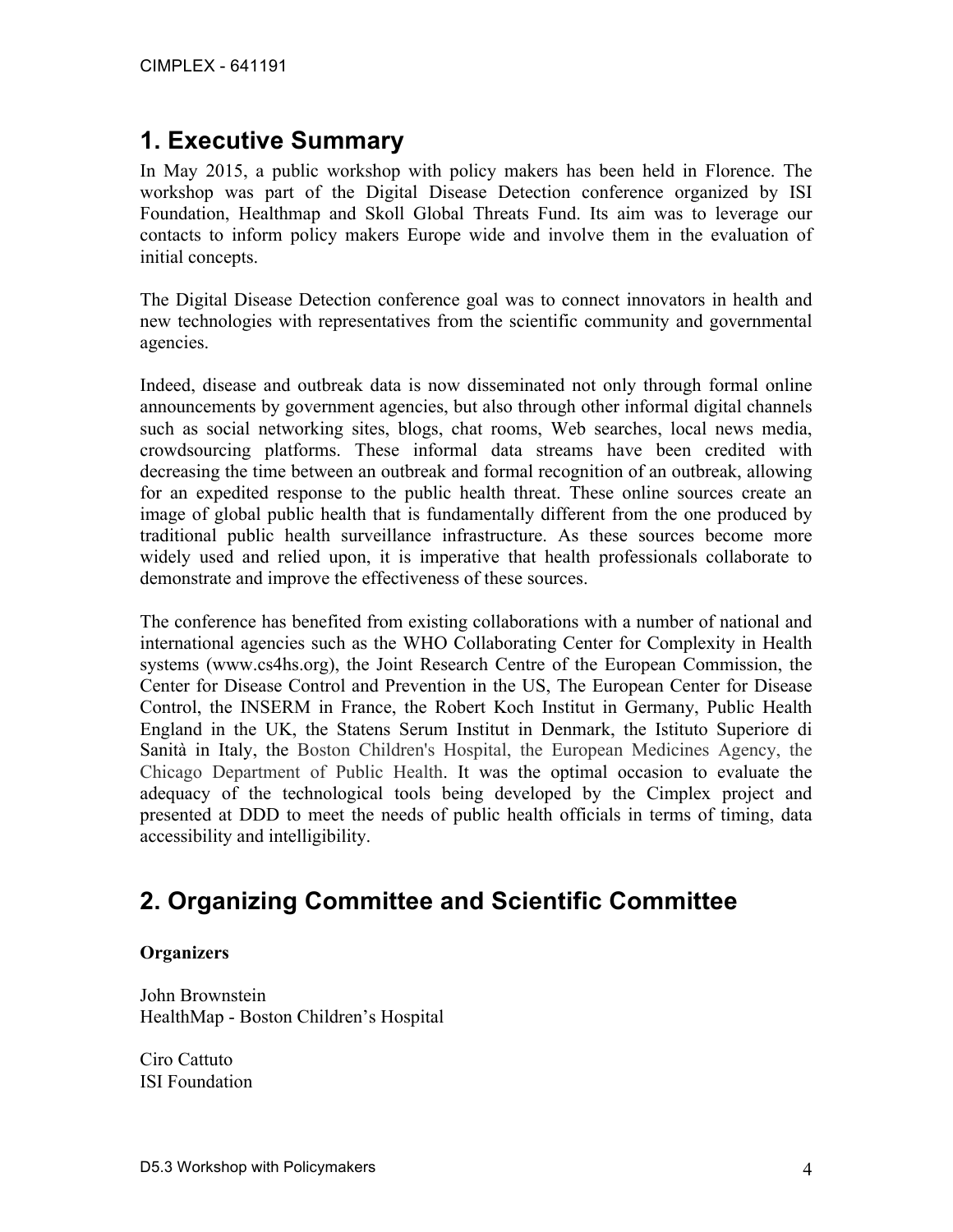Jen Olsen Skoll Global Threats Fund

Daniela Paolotti ISI Foundation

Mark Smolinski Skoll Global Threats Fund

Alessandro Vespignani Northeastern University

#### **Scientific Committee**

David Buckeridge McGill

Rumi Chunara New York University

John Edmunds London School of Hygiene and Tropical Medicine

Deborah Estrin Cornell Tech

Lyn Finelli Centers for Disease Control and Prevention

David Fisman University of Toronto

David Gutelius The Data Guild

Simon Hay Oxford

Taha Kass Hout U.S. Food and Drug Administration

Damien Joly Metabiota

Kamran Khan University of Toronto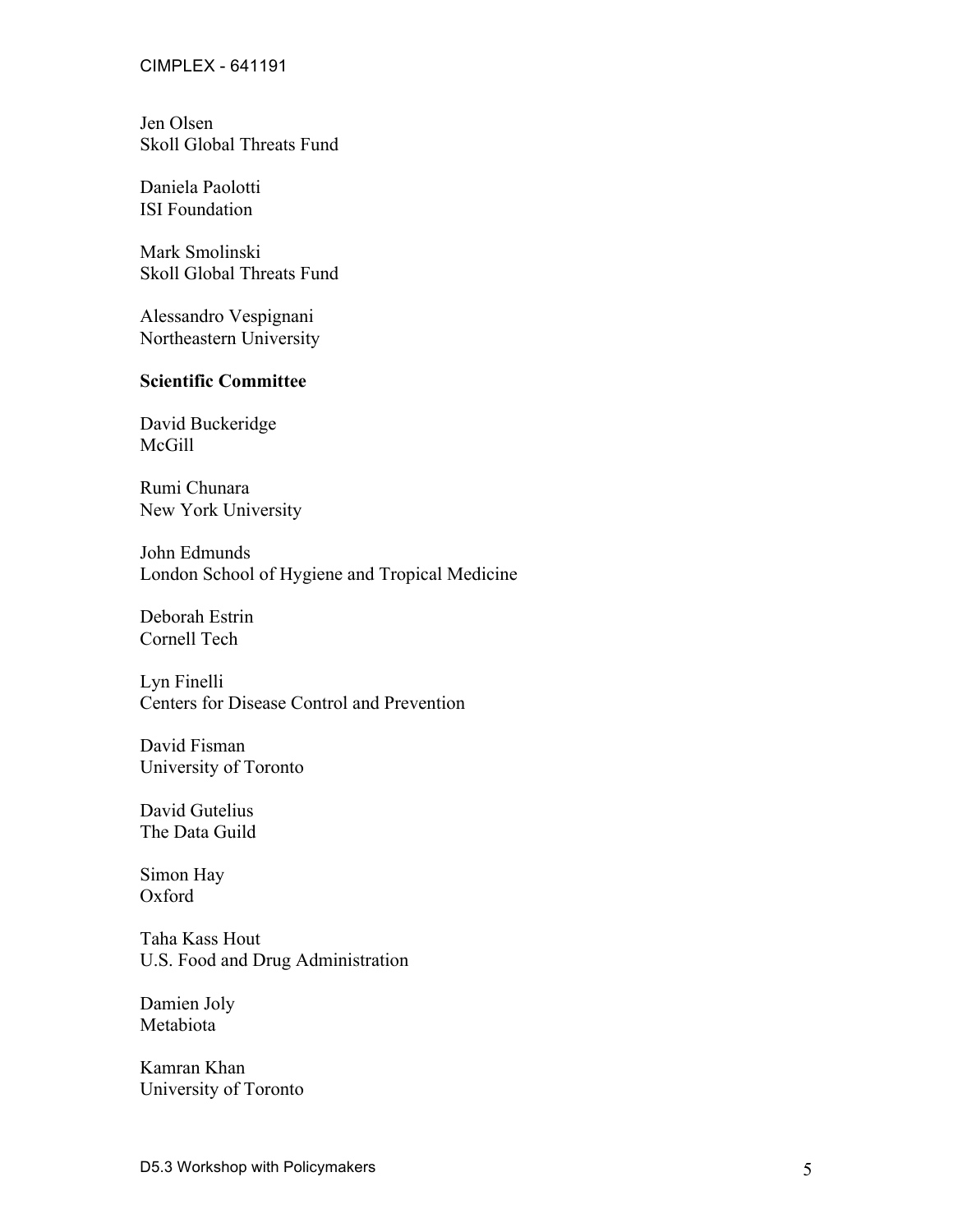Larry Madoff ProMED

Jas Mantero MSF

Madhav Marathe Virginia Tech

Sumiko Mekaru

HealthMap

Lauren Meyers UT Austin

Elaine Nsoesie HealthMap

Nuria Oliver Telefonica Digital

Nicola Perra Northeastern University

Philip Polgreen University of Iowa

Naren Ramakrishnan Virginia Tech

Marcel Salathé Stanford University

Alessio Signorini The Activity Exchange

Alberto Tozzi Ospedale Pediatrico Bambino Gesù

Effy Vayena University of Zurich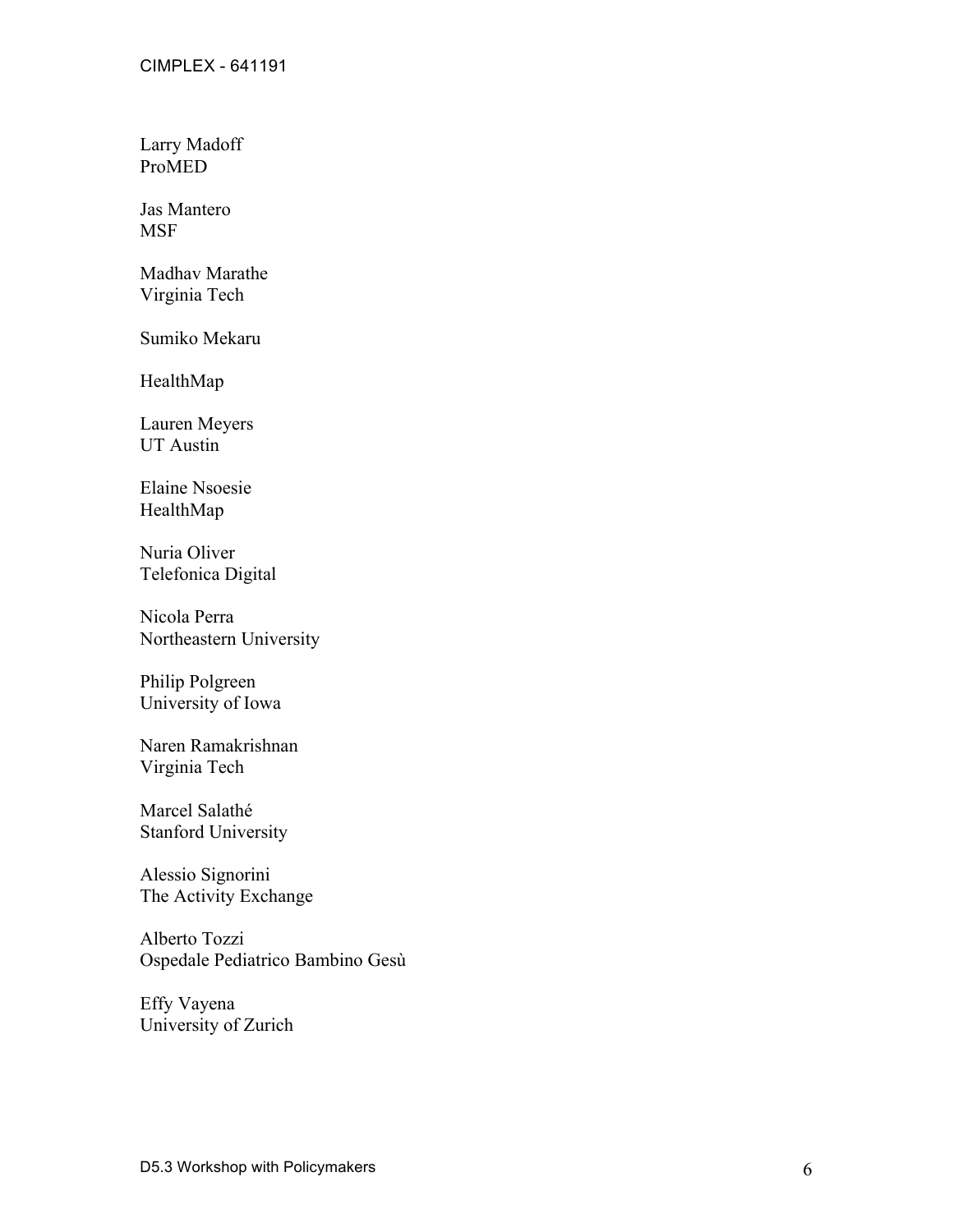## **3. Workshop programme**

## *Thursday, May 21st, 2015*

| 9h - 9h45     | <b>Welcoming Remarks</b><br>and First Keynote                                                         | Peter Ohnemus, dacadoo                                                                                                                                   |
|---------------|-------------------------------------------------------------------------------------------------------|----------------------------------------------------------------------------------------------------------------------------------------------------------|
| 9h45 - 10h45  | Panel: Wearables and<br><b>DDD</b><br>45 minutes for talks<br>followed by 15<br>minutes for questions | KC Decker, Booz Allen Hamilton<br>Ciro Cattuto, ISI Foundation<br>Peter Ohnemus, decadoo<br><b>Jared Hawkins</b> , Harvard<br>Elad Yom-Tov, Microsoft    |
| 10h45 - 11h15 | <b>Break</b><br>Coffee and snacks                                                                     |                                                                                                                                                          |
| 11h15 - 12h30 | Rapid Fire Talks                                                                                      |                                                                                                                                                          |
| 12h30 - 13h30 | Lunch                                                                                                 |                                                                                                                                                          |
| 13h30 - 14h15 | Second Keynote                                                                                        | Jay Bhatt, Chicago Department of Public Health                                                                                                           |
| 14h15 - 15h15 | Panel: Ethics of DDD<br>45 minutes for talks<br>followed by 15<br>minutes for questions               | Effy Vayena, University of Zurich<br>Alessandro Spina, European Medicines Agency<br>Aleksandar Matic, Telefonica Digital<br>Ann Waldo, Waldo Law Offices |
| 15h15 - 15h45 | <b>Break</b><br>Coffee and snacks                                                                     |                                                                                                                                                          |
| 15h45 - 17h   | Rapid Fire Talks                                                                                      |                                                                                                                                                          |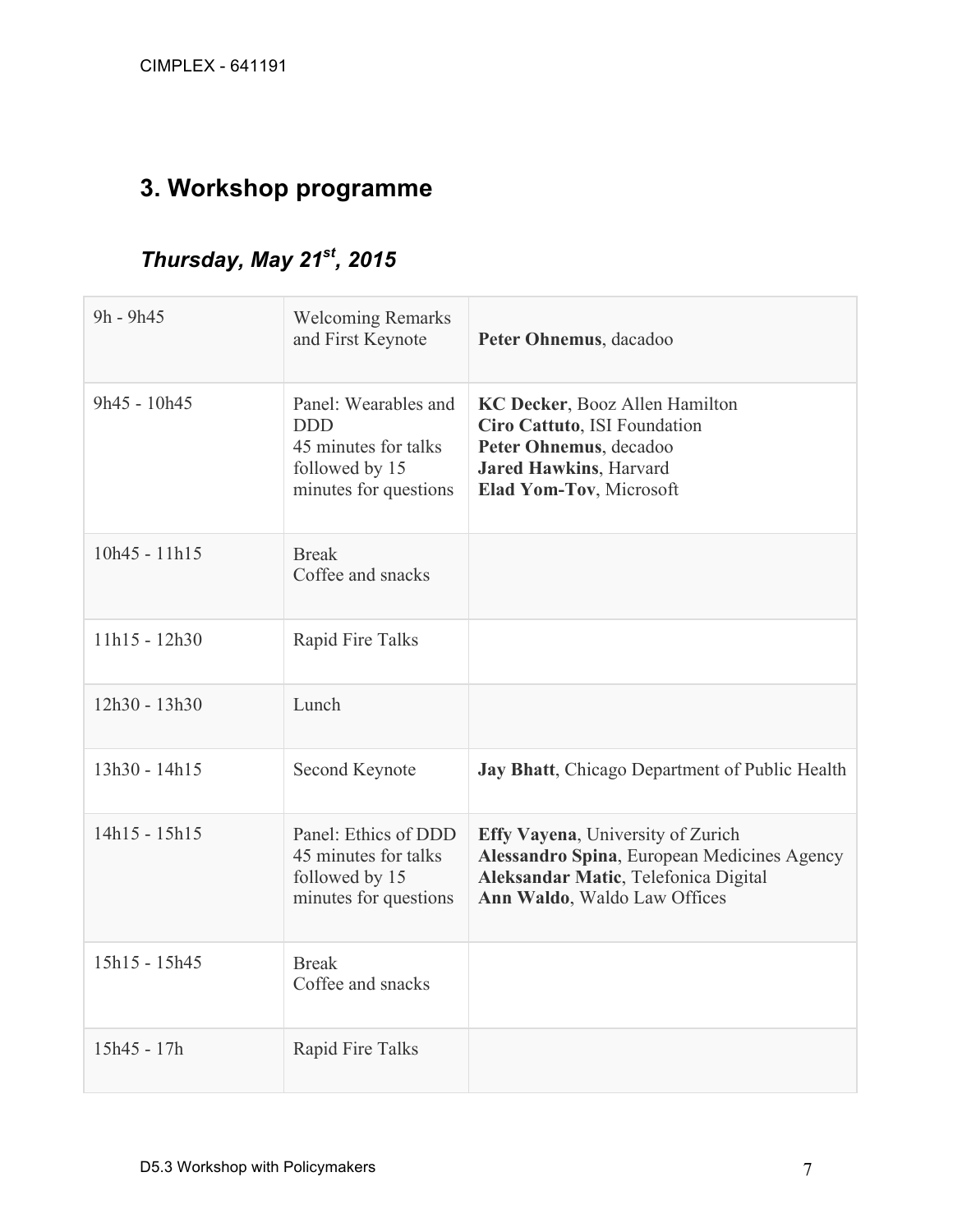| $17h - 18h$ | Panel: Ebola<br>Experience with<br><b>DDD</b><br>45 minutes for talks<br>followed by 15<br>minutes for questions | David Fisman, MD, University of Toronto<br>Maia Majumder, MIT, Boston Children's<br>Hospital<br>Madhav Marathe, Virgina Tech<br>Nathan Wolfe, Metabiota |
|-------------|------------------------------------------------------------------------------------------------------------------|---------------------------------------------------------------------------------------------------------------------------------------------------------|
| 18h - 19h30 | Social Dinner                                                                                                    |                                                                                                                                                         |

# *Friday, May 22nd , 2015*

| $9h30 - 10h30$ | Panel: Modeling/Forecasting<br>of DDD<br>45 minutes for talks followed<br>by 15 minutes for questions | Alex Vespignani, Northeastern University<br><b>Matthew Biggerstaff, Center for Disease</b><br>Control and Prevention<br><b>Michael Johansson, Center for Disease</b><br>Control and Prevention<br><b>Jean Paul Chretien, Division of Integrated</b><br>Biosurveillance - US Navy |
|----------------|-------------------------------------------------------------------------------------------------------|----------------------------------------------------------------------------------------------------------------------------------------------------------------------------------------------------------------------------------------------------------------------------------|
| $10h30 - 11h$  | <b>Break</b><br>Coffee and snacks                                                                     |                                                                                                                                                                                                                                                                                  |
| $11h - 12h15$  | Rapid Fire Talks                                                                                      |                                                                                                                                                                                                                                                                                  |
| 12h15 - 13h    | Closing Keynote                                                                                       | Deborah Estrin, Cornell Tech                                                                                                                                                                                                                                                     |
| 13h-14h        | Lunch and Closing Remarks                                                                             |                                                                                                                                                                                                                                                                                  |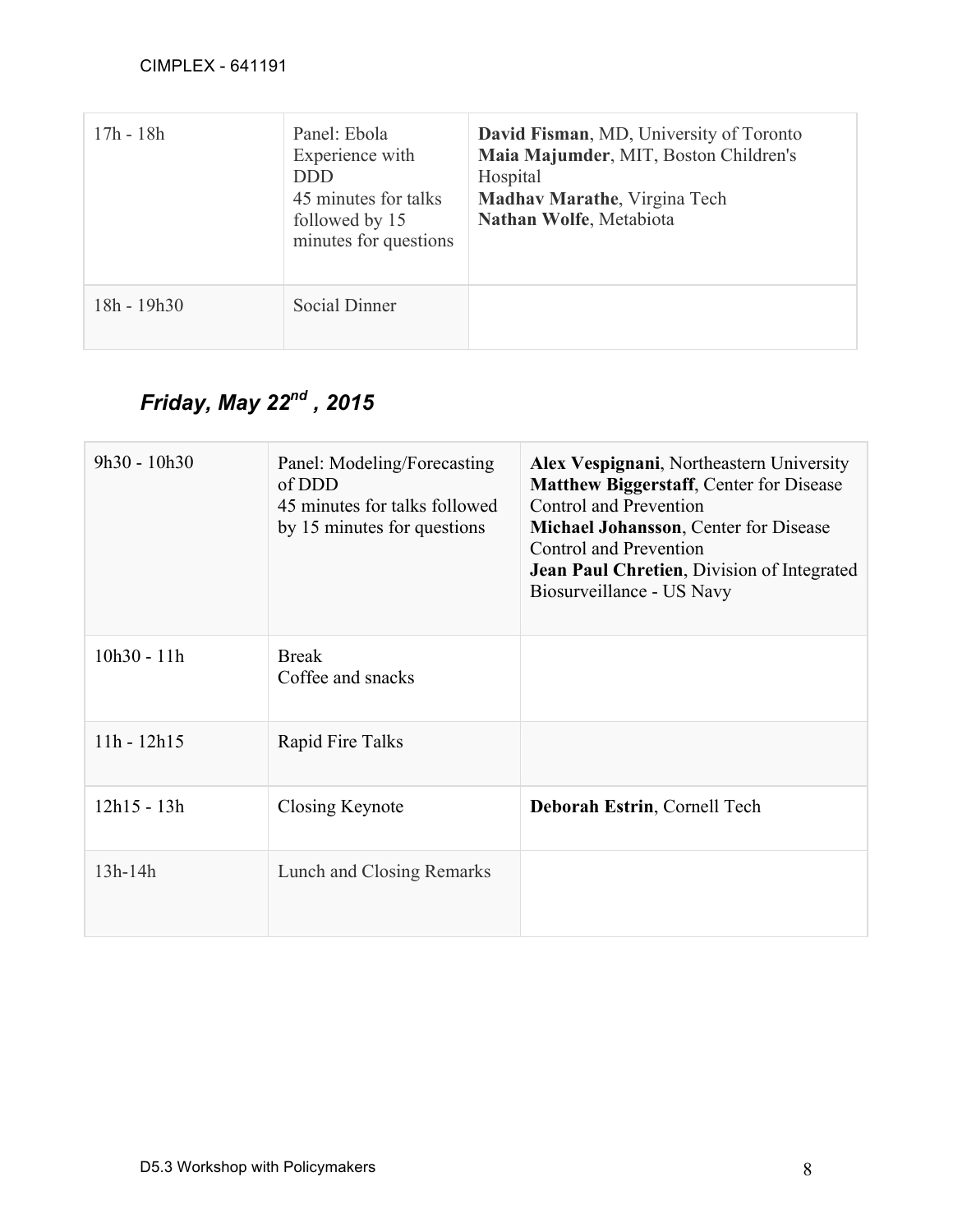### *Rapid Fire Talks*

### **Measurement and Evaluation of Data**

Carrie Reed If You've Seen One Flu Season...: Opportunities and Challenges for Digital Disease **Detection** 

Riccardo Scalco Evaluate Data Streams by Means of Markov Chains Models, a Computational Approach

Catherine Ordun Surveillance of Surveillance: Inventorying Gaps and Commonalities Across the Universe of Surveillance Systems

Aaron KitePowell Evaluating the Utility of HealthMap as a Supplementary Surveillance Tool

Michael Paul Tracking Public Awareness of Influenza Through Twitter

Eric Lau Epidemiological Inferences Using Public Information Across Waves of Influenza H7N9 Epidemic in China

Leah Martin Improving US Google Flu Trends Estimates

Samuel Scarpino Enhancing Disease Surveillance with Novel Data Streams: Challenges and Opportunities

Jennifer Cole Disease Surveillance and Security: legal concerns during health emergencies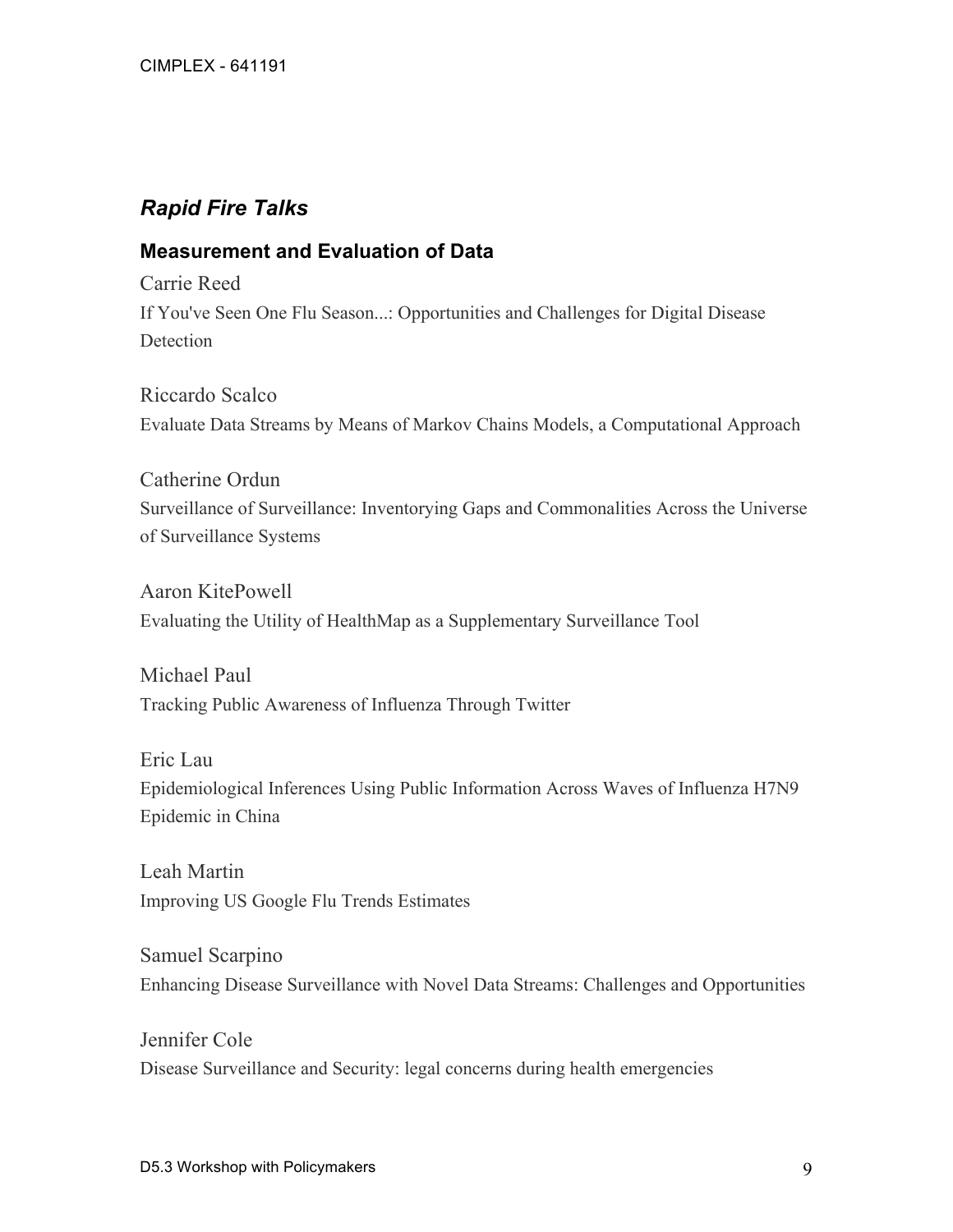### CIMPLEX - 641191

Catherine Moyes Using DDD Data in Spatial Disease Risk Models

Jesus Enrique Herrera An Online Crowdsourcing Genome Assembly Game to Enhance Rapid Pathogen Identification and Discovery

### **New Uses for Existing Data Sources**

Chiara Poletto Monitoring Influenza Syndrome and Influenza-Related Behaviour in France Through a Participatory System: 3 Years of Grippenet.fr

Xuyi Zhao Detecting Influenza Epidemics in China using Search Query Data from Baidu

Francesco Gesualdo Can Twitter be a Source of Information on Allergy? Correlation of Pollen Counts with Tweets Reporting Symptoms of Allergic Rhinoconjunctivitis and Names of Antihistamine Drugs

Joseph Agoada Youth Led Participatory Mapping & DDD

Qian Zhang Forecasting Seasonal Influenza with Stochastic Microsimulations Models Assimilating Digital Surveillance Data

Todd Bodnar How 14 Million Twitter Users Can Inform Us About Disease Transmission

Nathan Breit + Andrew Huff Global Rapid Identification Tool Set (GRITS) for Disease Threat Identification and **Diagnostics** 

Christopher Kiley Biosurveillance Ecosystem (BSVE)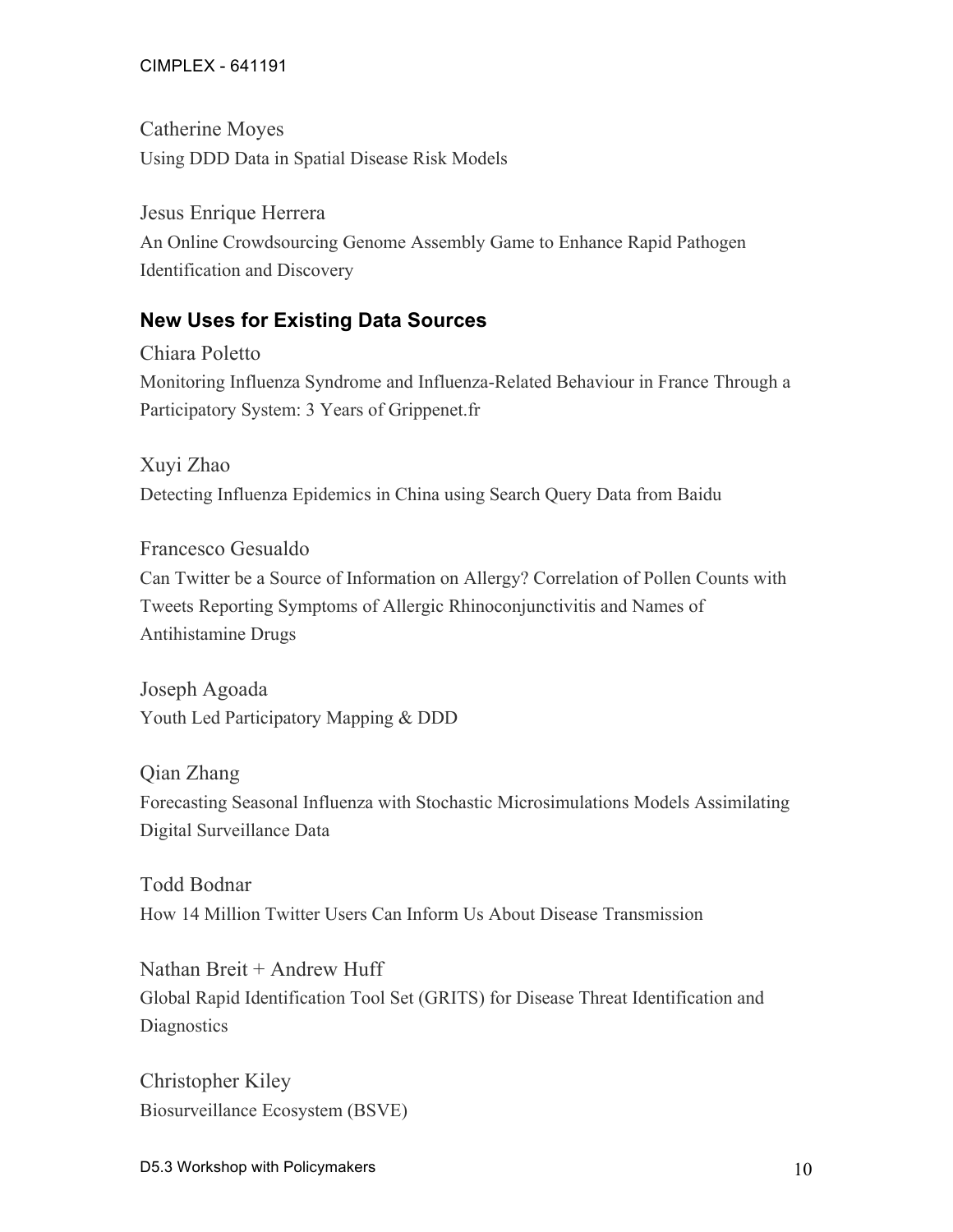#### CIMPLEX - 641191

Patty Kostkova Medi+Board: A Public Health Dashboard

David Buckeridge Digital Surveillance of Food Purchasing to Track Population Nutrition

Corinne Ringholz The Earthquake Left Me All A Twitter: Operationalizing Big Data for Development

### **New Data Sources**

Marcel Salathe DDD in Plants ("PlantVillage")

Win Min THIT Asia eHealth Information Network (AeHIN)

Moe Ko Oo Mekong Basin Disease Surveillance (MBDS)

Marjorie Pollack EpiCore Project

Daniela Perrotta FluOutlook, an Epidemic Forecasting Observatory

Eyal Oren Novel Methods to Predict Climate-Related Health Outcomes

Amy Kircher FoodFormatics: Methodologies for Deriving Decisions Out of Complex Data

Lertrak Srikitjakarn Chiang Mai Participatory Onehealth Disease Detection – A Preliminary Result